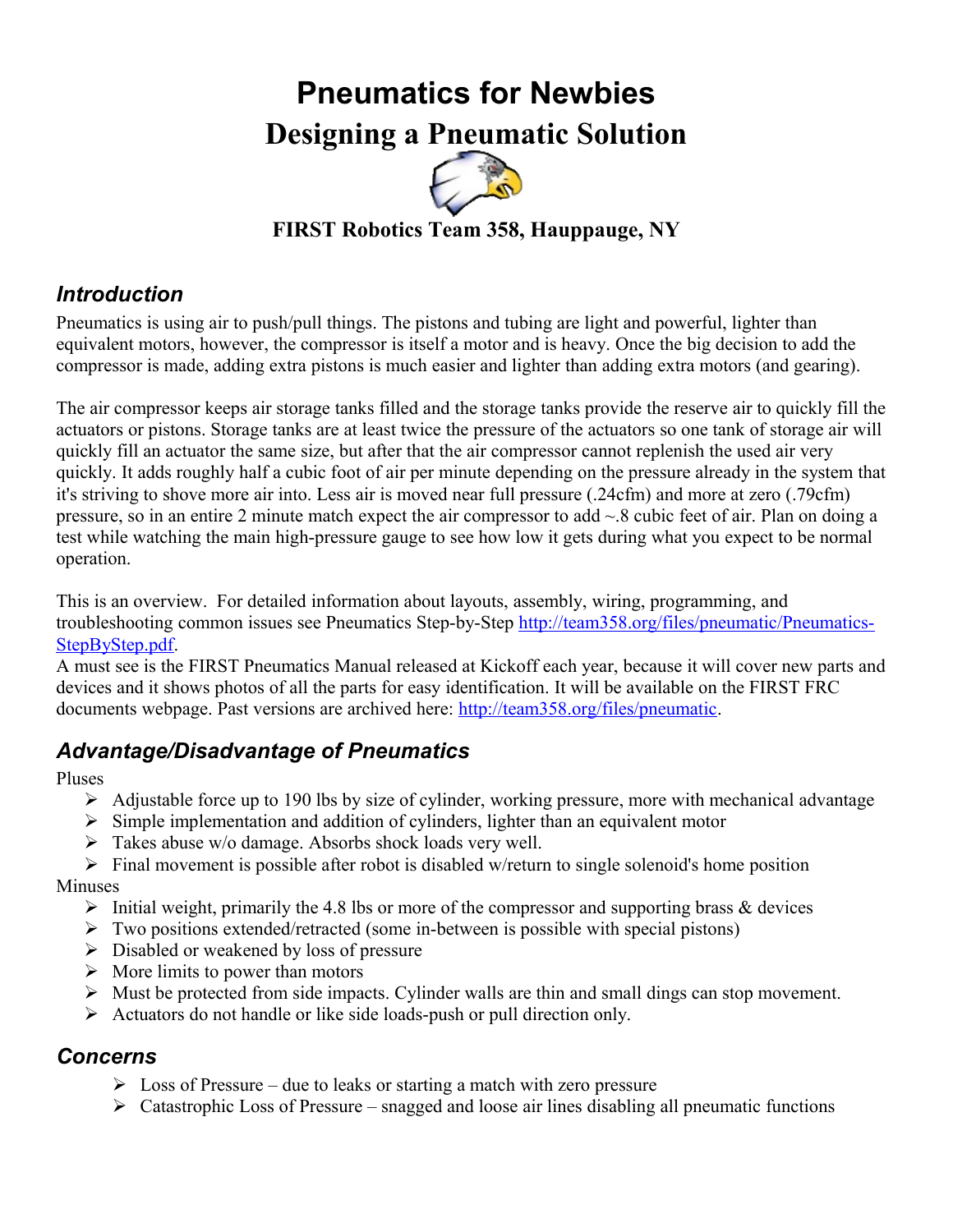#### *How it Works*

#### **Compressor**

The compressor works best when there is no air pressure in the system to resist the pump. As the pressure increases the compressor labors longer to get more pressurized air into the system. The table shows that when at first the system is empty, the compressor can move a lot of air, but as pressure builds up the compressor takes longer and longer to stuff more air in. Sample Thomas compressor:

| $lbs/in^2$ | $ft^2/min$ | $in^2/sec$ . |  |  |
|------------|------------|--------------|--|--|
| 0          | 0.79       | 22.75        |  |  |
| 10         | 0.75       | 21.60        |  |  |
| 20         | 0.71       | 20.45        |  |  |
| 30         | 0.63       | 18.14        |  |  |
| 40         | 0.56       | 16.13        |  |  |
| 50         | 0.41       | 11.81        |  |  |
| 60         | 0.38       | 10.94        |  |  |
| 70         | 0.36       | 10.37        |  |  |
| 80         | 0.33       | 9.50         |  |  |
| 90         | 0.27       | 7.78         |  |  |
| 100        | 0.24       | 6.91         |  |  |
| 110        | 0.21       | 6.05         |  |  |

#### **Air storage**

The storage tank volume x it's pressure. Since the storage is at 120psi and the highest working pressure will be 60psi, each storage tank holds a reserve of  $18.85$  in<sup>3</sup>.

However, if your robot starts a match with zero pressure then it will take some time to build working pressure before your pneumatics can be used.

#### **Regulator**

high pressure input -> low pressure output

Relieving regulator releases excess pressure from the low pressure side to maintain pressure setting, for instance, when an extended cylinder is driven into a wall it drives up the local pressure, but the upstream regulator will release any pressure over it's 30-60psi setting.

#### **Solenoid**

Pilot pressure driven, encouraged by 12v or 24v coil

#### **Cylinder**

Force = Pressure x Area

A cylinder will react as a function of time, working pressure, flow rate, and resistance.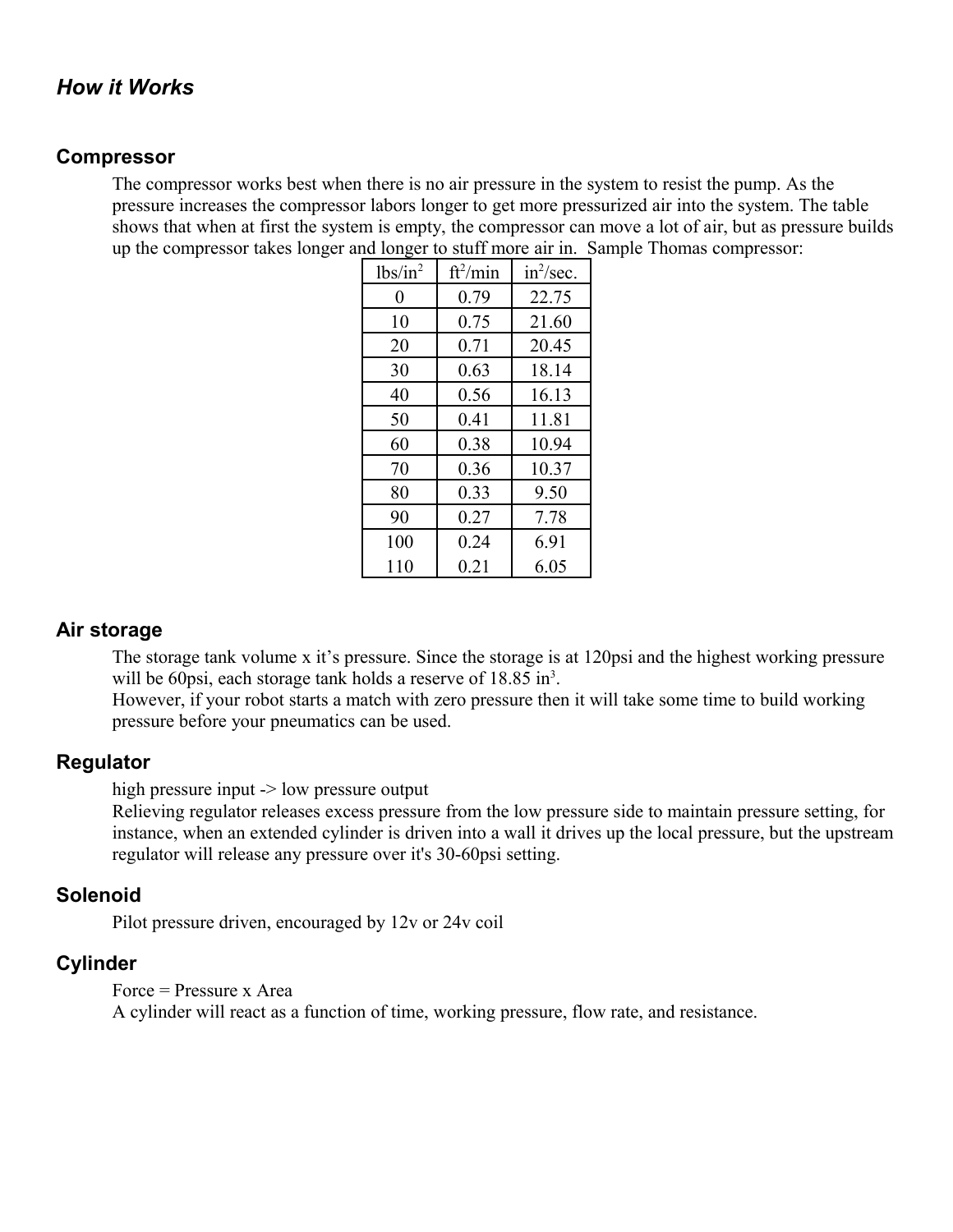#### **Seek a Mechanical Advantage**

If you remember the principle of the lever, you can use it to amplify the power of your pneumatic cylinder. Example 1 shows a cylinder on the short side of the lever. This requires more cylinder power, but a shorter stroke. Example 2 uses a cylinder with a lot less power (therefore less air), but a longer stroke. When calculating the power your design will require don't forget to include the weight of the mechanism itself, e.g., an arm, and add about 20% to account for losses due to friction, sticky/stubborn mechanisms, etc. One of the nice benefits of pneumatics is if you're underpowered it just sits there without damaging anything, whereas some types of motors could burn up.



In an arm design such as shown in Example 3, the geometry gets a little more complex. Because everything is at some kind of an angle to everything else you lose the force that's not in the direction you want the arm to go. If the cylinder is perpendicular to the arm and so pushes directly against it (**|---**) then you get the benefit of every pound of force. The more off of 90° the cylinder pushes the less your force is doing what you need done. The table shows how much power you lose as the angle deviates from  $90^\circ$ . 100% at 90 $^{\circ}$  drops to 17% at 10 $^{\circ}$ .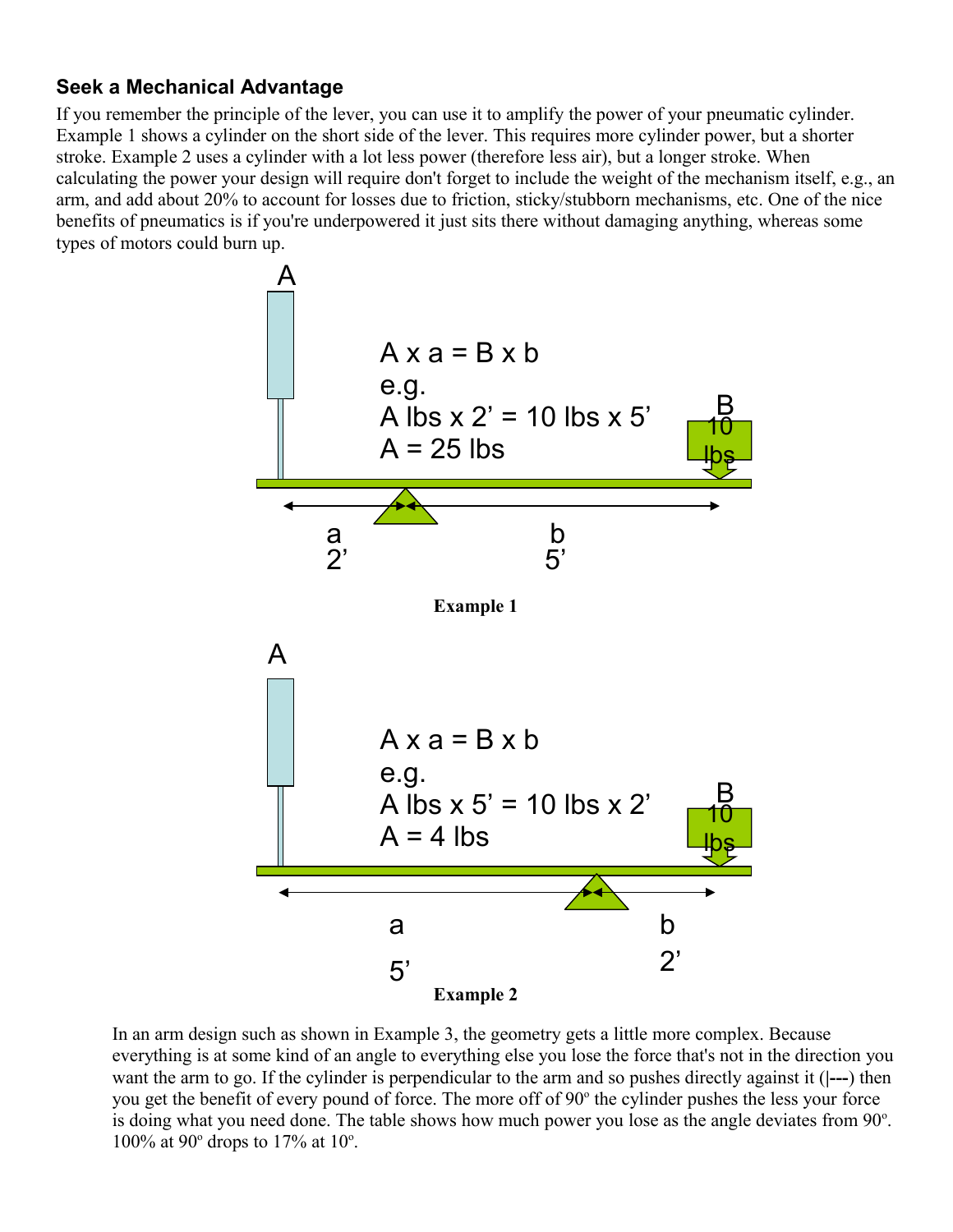

**Example 3**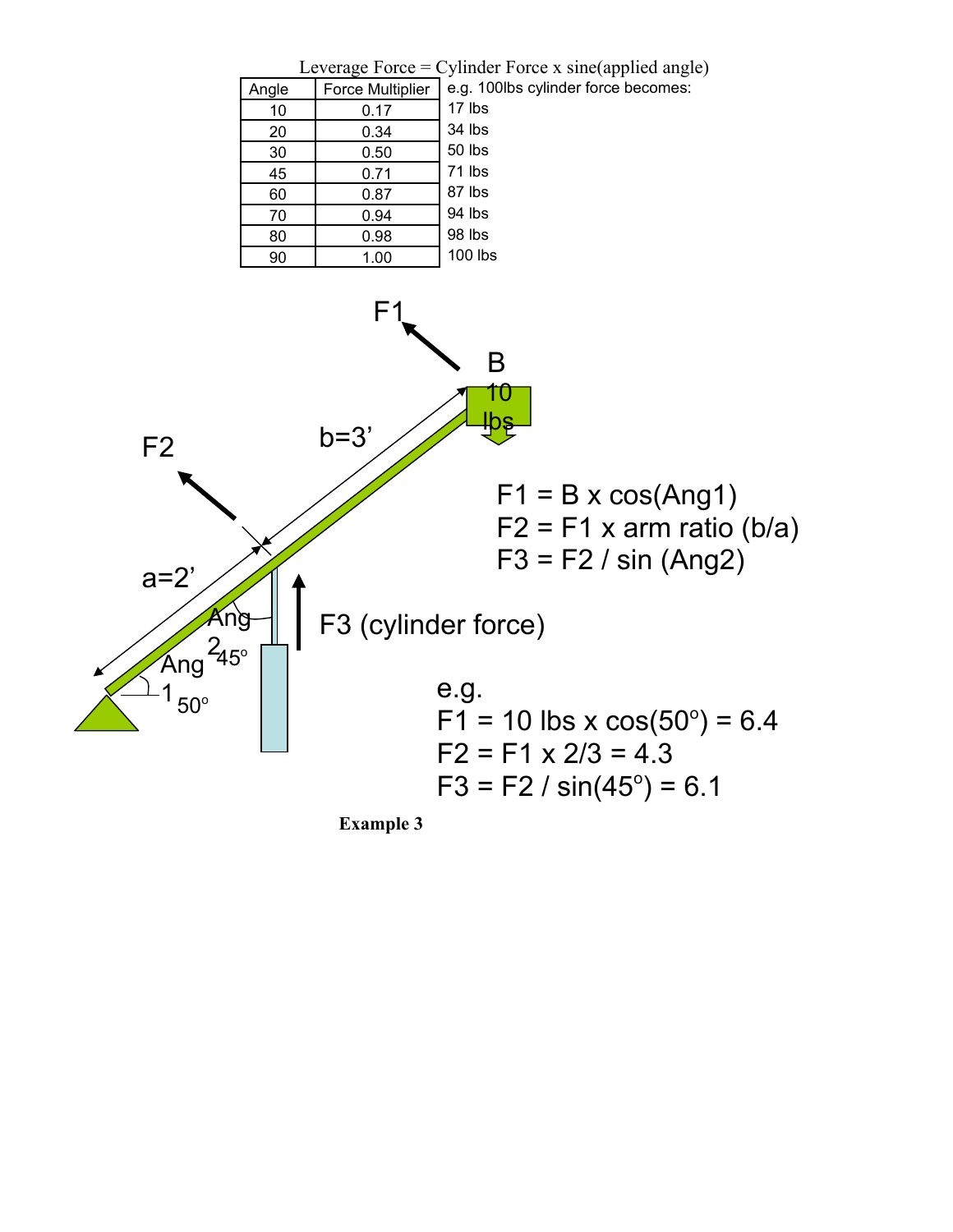## *Manage Your Air Reserve*

*Time + compressor + storage = available working pressure*

Figure out how much air you'll need and how fast you'll need it. Follow up with tests in prototypes and testing on the final robot.

## *Layout Options*

Outside a few must-have critical items called-out by the rules for safety, teams have a lot of leeway in how the pneumatics can be laid out. The pneumatics system is divided into at least two circuits:

- 1. A high pressure (120psi) side for air compression and storage only
- 2. One or more low pressure sides (60psi or less) for operating stuff

## **High Pressure side (120psi)**

Used for air compression and storage only.

 $\sim$ 120psi maximum, the air compressor won't produce much beyond that anyway, but running it constantly can overheat it.

This side begins with the air compressor and includes any number of storage tanks, a manual exhaust valve, and a pressure gauge. The air compressor itself has an automatic emergency release valve that prevents the pressure from getting much above 120psi.

A pressure regulator is the last stop for the air on it's way to the low-pressure side where the actuators get used. *Must Haves*:

- $\triangleright$  Manual exhaust valve
- $\triangleright$  Pressure gauge
- $\triangleright$  Regulator for the low side w/ pressure gauge
- $\triangleright$  Automatic emergency pressure release (on the compressor)

You don't actually have to have an air compressor. Storage tanks can be pre-charged from an off-board compressor before a game starts, but you'd better not have any leaks.

## **Low Pressure side (60psi or less)**

Used for doing the work operating actuators/pistons/cylinders/vacuum pumps.

This side begins with a regulator output from the high pressure side that cuts the operating pressure down to 60psi or less. It doesn't have to be right at 60psi, but must not be greater. You'll sometimes want to use a lower pressure to, for instance, grab a ball with a little less crushing force. Also, in general using the lowest pressure you need to get the job done will preserve your stored air and means your compressor will have to work less to keep up.

*Must Haves:*

 $\triangleright$  Regulator from the high pressure side w/ pressure gauge

## **Even Lower Pressure side (50 to ~25psi)**

Add another regulator taking input from the 60psi side and outputting an even lower maximum pressure. This is used to save on air and reduce the force pistons exert. Very low pressure sub-systems such as the Venturi vacuum needs a constant flow of pretty low pressure air, so typically it would be setup on it's own isolated circuit so as not to waste excess air.

*Must Haves:*

 $\triangleright$  Regulator from the low pressure side w/ pressure gauge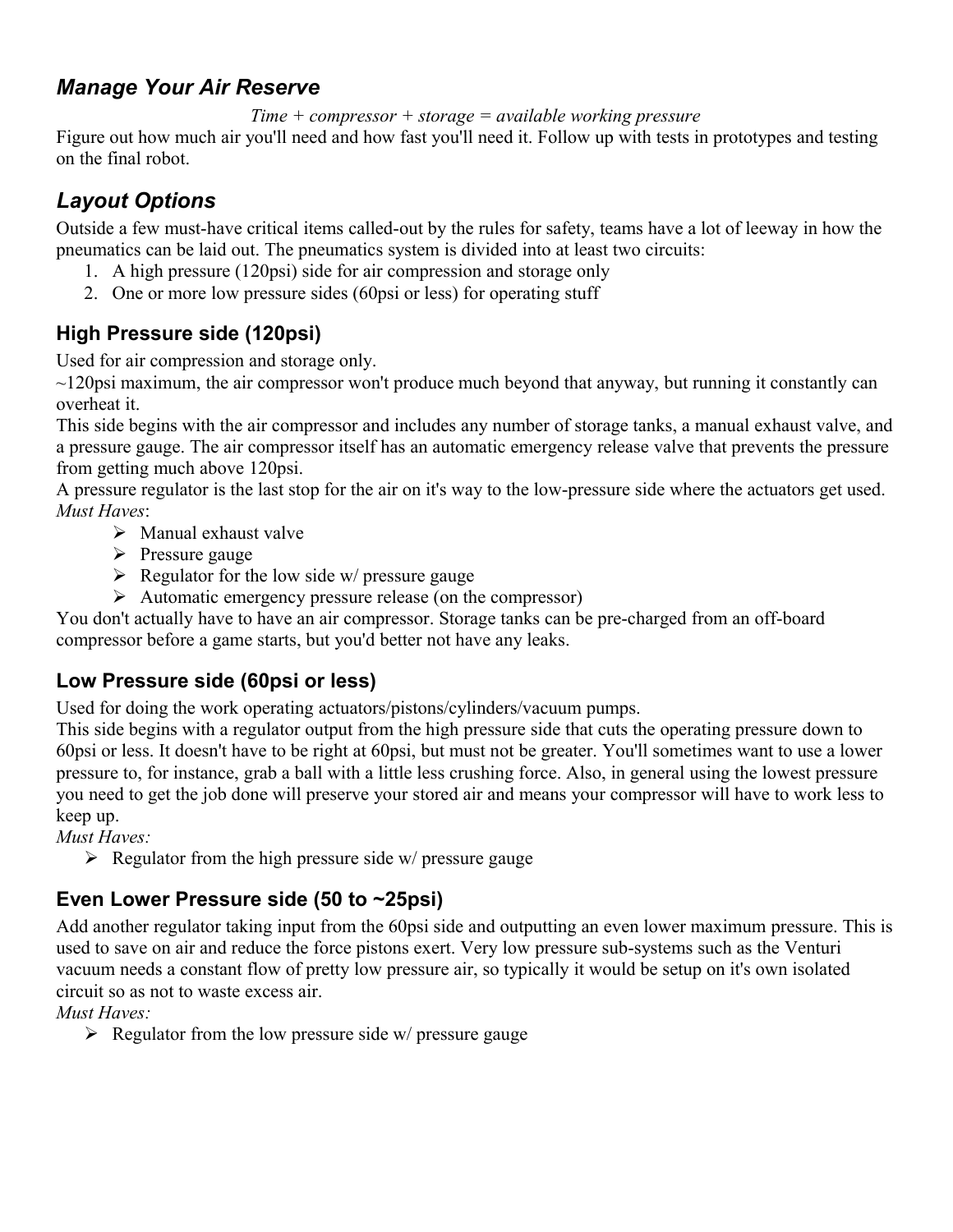#### **Layout Variations**

FIRST Example Layout



 Reduce the number of heavy brass fittings to save on overall robot weight by a little rearranging. For example, no brass fittings are used in the following layout.



 $\triangleright$  The fewer connections you have, the fewer places leaks can occur.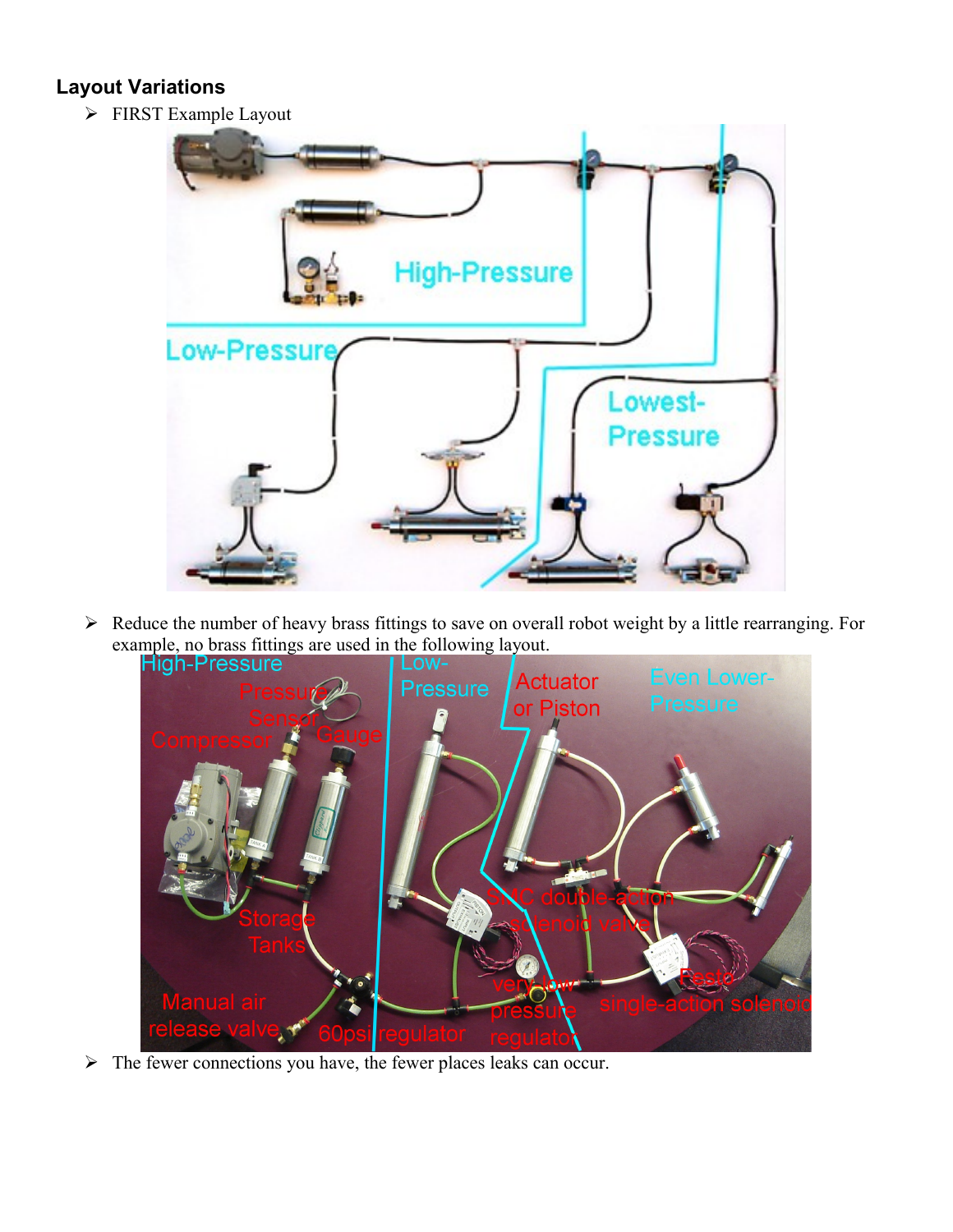## *Choosing a Cylinder*

First and foremost consider the total cylinders/vacuums you plan on using. There is only so much compressed air available during the short 2 minute matches we play. It gets used fast, but replenished slowly. You want to be sure you don't end up with a design that uses too much air too fast, more than you've got in storage or can pump in.

Air available from a storage tank = tank volume  $(18.85 \text{ in}^3)$  \* (tank pressure  $(120 \text{psi})$  - working pressure that will remain in the storage tank  $(60\pi)$ ) / working pressure  $(60\pi)$ 

You can use a lower working pressure, usually 30-60psi, in the above equation to conserve pressure. And it's unusual, but possible to have a tank on the low pressure side and that would make the tank pressure in the above calculation also 30-60psi. (The only reason you might have a low pressure storage tank is to increase local parallel air flow where several devices are demanding air simultaneously.)

Second, use the smallest cylinder with the shortest stroke that gets the job done. For example, a large 2" diameter cylinder with a 12" stroke requires  $(3.14*1^{2}*12")=38$  cu. in. of air. At a working pressure of 60psi, that's the same amount of air available in two 18.85 cu-in storage tanks (2tanks  $*$  18.85  $*$  (120psi-60psi)/60psi = 38 cu. in.). You'd be able to use this cylinder once then have to wait for the compressor to replenish it. Replace it with a  $\frac{3}{4}$ " x 12" cylinder and you'd need  $(3.14*(.75/2)^{2}*12" = 5$  cu. in. of air and two storage tank will supply enough air to open or close it seven times.

It's not quite as bad as it sounds. The compressor replenishes air at roughly an average of .4 cubic foot per minute or 11 cu. in./sec. supplying enough air to use the small cylinder twice a second and the large one once every 3 or 4 seconds. However, when you plan for multiple cylinders you can see that the air can get used up fast.

Another variation in your design is the working pressure. Using the above example, if instead of 60psi you design for 30psi, then the big 2"x12" cylinder can be used three times – open (once) and close (twice), and open (three times). The small  $\frac{3}{4}$ " x 12" cylinder can be used 22 times.

The difference in using the 2" vs.  $\frac{3}{4}$ " is the force you'll get out of the cylinder. At 60 psi the 2" one will produce  $(60\text{psi} * 3.14*(1)^2=) 188 \text{ lbs}$ , while the ¼" cylinder will give you  $(60\text{psi} * 3.14*(-75/2)^2=) 26 \text{ lbs}$ . Of course, dropping the working pressure to 30 psi produces  $(30\text{psi} * 3.14*(1)^2=)$  94 lbs and  $(30\text{psi} * 3.14*(-75/2)^2=)$  13 lbs respectively. The force is the difference between lifting a heavy robot and grabbing a light ball.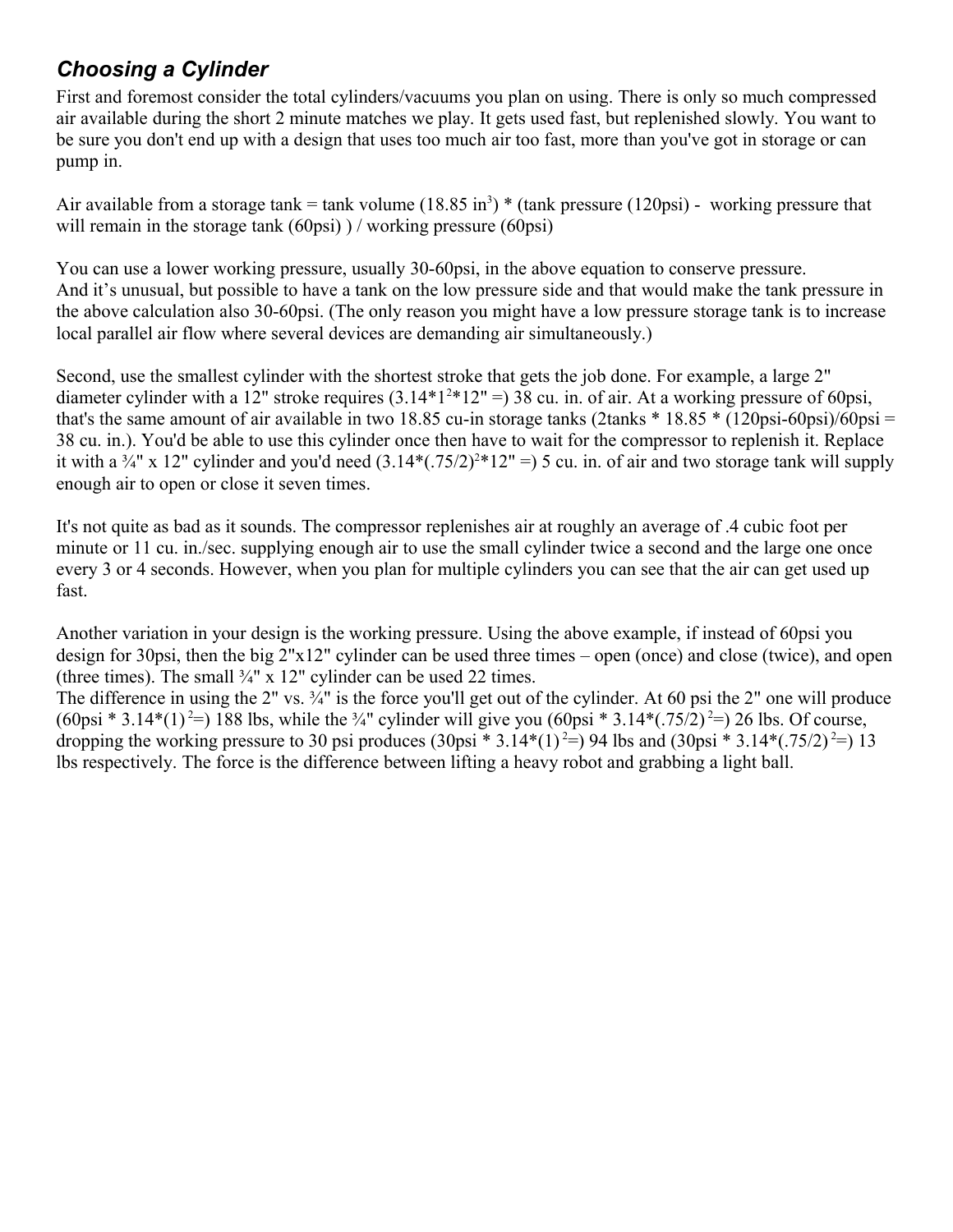Speed is also a consideration. Length being equal, a smaller bore cylinder will operate faster that the big bores. Because they don't require much air, they fill up sooner. The speed difference might become more noticeable as you deplete your air storage and begin to depend more on your air compressor. A small bore can be filled by the air pump much more quickly than a large bore. The mechanical resistance also plays a part in speed. If you need a cylinder to be extremely fast, choose one that allows for 50% more force than required. The following chart estimates the approximate speed vs bore for cylinders feed by ¼" tubing at 60 psi (the chart assumes optimal conditions, e.g., constant air supply, no load, and disregards acceleration-actual working speed will be less).



# **Cylinder Speed vs. Bore Size**

If the cylinder needed (based on force) will move too fast, then it can be slowed down by a special adjustable flow control fitting that screws into the cylinder ports. These fittings slow the air flow in one direction, so if only one is used a cylinder will be fast in one direction, but slow in the other. Using flow control on both cylinder ports will slow it in both directions.



- $\triangleright$  Force will vary with pressure drop as actuators use up air reserve.
- $\triangleright$  Mechanical advantage
- Rods are not hardened steel. They will bend if forced.
- $\triangleright$  Length/diameter using smaller cylinders has a side effect of reducing overall robot weight. See the FIRST Pneumatics Manual for help in calculating the overall dimensions of a cylinder from end-to-end: [http://team358.org/files/pneumatic/2017pneumatics-manual.pdf](http://team358.org/files/pneumatic/2007FRCPneumaticsManual.pdf)
- $\triangleright$  Pressure
- $\triangleright$  Speed/time flow control valves can slow things down. You'll need to experiment with your real application to get a feel for the time required as it varies due to resistance and friction.
- $\triangleright$  Special options magnetic reed switches have been an option for a few years. They give feedback for when the piston is at one end or another (usually), but the sensor can be positioned anywhere along the piston's travel. If it's in-between ends be careful that the piston doesn't flash by too fast to register. These sensors are wired as any other switch would be – signal/ground to a Digital Input on the RC. The software can just check the switch value each cycle and do what you want done.
- $\triangleright$  Halfway positions The pneumatics system is designed for cylinders to go to one extreme or the other, not halfway. However, you can route the exhausts from a solenoid to another single-action solenoid and by controlling the exhaust in-between positions can be achieved. If the rules permit, then SMC has special valves and cylinders you can order to do the job, e.g., 3 Position Closed Center (stiff when both coils are off) or a 3 Position, Exhaust Center (limp when both coils are off).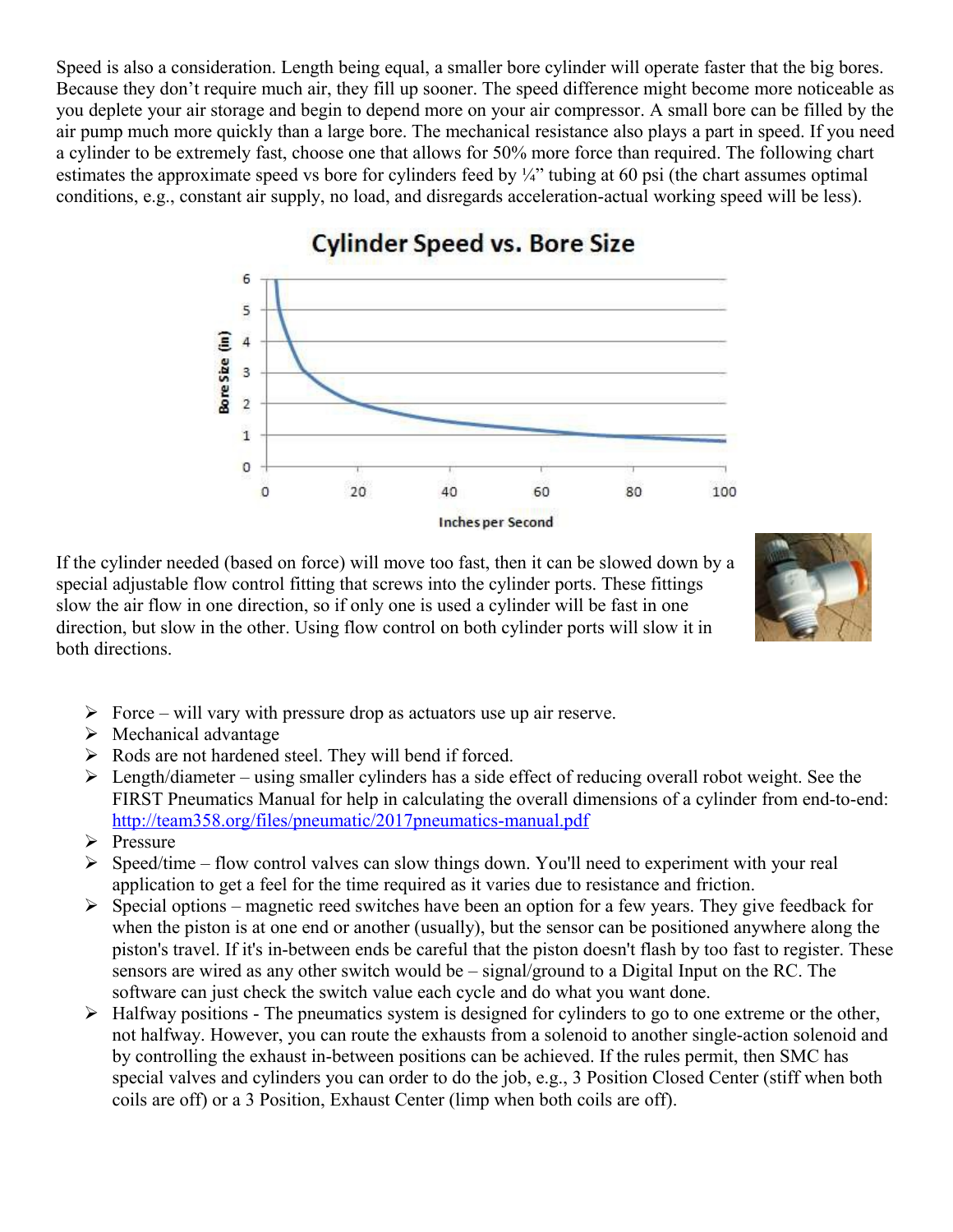## *Cylinder Force Available*

*Force = Pressure x cylinder area cylinder area = pi x (bore/2)<sup>2</sup>* bore = the diameter of the cylinder e.g., Force = 60psi x 3.14 x  $(3/4" / 2)^2 = 26.49$  lbs

When a piston is being pushed out air is forced against the full area of the piston's circular disk, but when it's being pulled closed pressure on the space occupied by the rod is lost (1/4" rod for the 3/4" bore cylinder). That's why pistons push with a little more force than they pull with. A smaller cylinder will add less weight to your robot and conserve air, so don't use a larger cylinder than you need to get the job done. The theoretical forces in the table will work out to be a little less in actual use, due to friction, and other conflicting demands on your pneumatic system, so over design a little.

|                              | 3/4"<br><b>Bore</b>      | 3/4" Bore                 | $1 - 1/16"$<br><b>Bore</b> | $1 - 1/16"$<br><b>Bore</b> | $1 - 1/2"$<br><b>Bore</b> | $1 - 1/2"$<br><b>Bore</b> | 2" Bore                  | 2" Bore                   | 90deg<br>rotary         |
|------------------------------|--------------------------|---------------------------|----------------------------|----------------------------|---------------------------|---------------------------|--------------------------|---------------------------|-------------------------|
| Pressure<br>(lbs/sq.<br>in.) | Extend<br>Force<br>(lbs) | Retract<br>Force<br>(lbs) | Extend<br>Force<br>(lbs)   | Retract<br>Force<br>(lbs)  | Extend<br>Force<br>(lbs)  | Retract<br>Force<br>(lbs) | Extend<br>Force<br>(lbs) | Retract<br>Force<br>(lbs) | Torque<br>$(in.$ $lbs)$ |
| 20                           | 9                        | 8                         | 18                         | 17                         | 35                        | 32                        | 63                       | 57                        | 3.32                    |
| 25                           | 11                       | 10                        | 22                         | 22                         | 44                        | 40                        | 79                       | 71                        | 4.15                    |
| 30                           | 13                       | 12                        | 27                         | 26                         | 53                        | 48                        | 94                       | 85                        | 4.98                    |
| 35                           | 15                       | 14                        | 31                         | 30                         | 62                        | 57                        | 110                      | 99                        | 5.81                    |
| 40                           | 18                       | 16                        | 35                         | 35                         | 71                        | 65                        | 126                      | 113                       | 6.64                    |
| 45                           | 20                       | 18                        | 40                         | 39                         | 79                        | 73                        | 141                      | 128                       | 7.47                    |
| 50                           | 22                       | 20                        | 44                         | 43                         | 88                        | 81                        | 157                      | 142                       | 8.30                    |
| 55                           | 24                       | 22                        | 49                         | 47                         | 97                        | 89                        | 173                      | 156                       | 9.13                    |
| 60                           | 26                       | 24                        | 53                         | 52                         | 106                       | 97                        | 188                      | 170                       | 9.96                    |

A rule of thumb is to design your system to deliver >25% power/air flow than your calculated need.